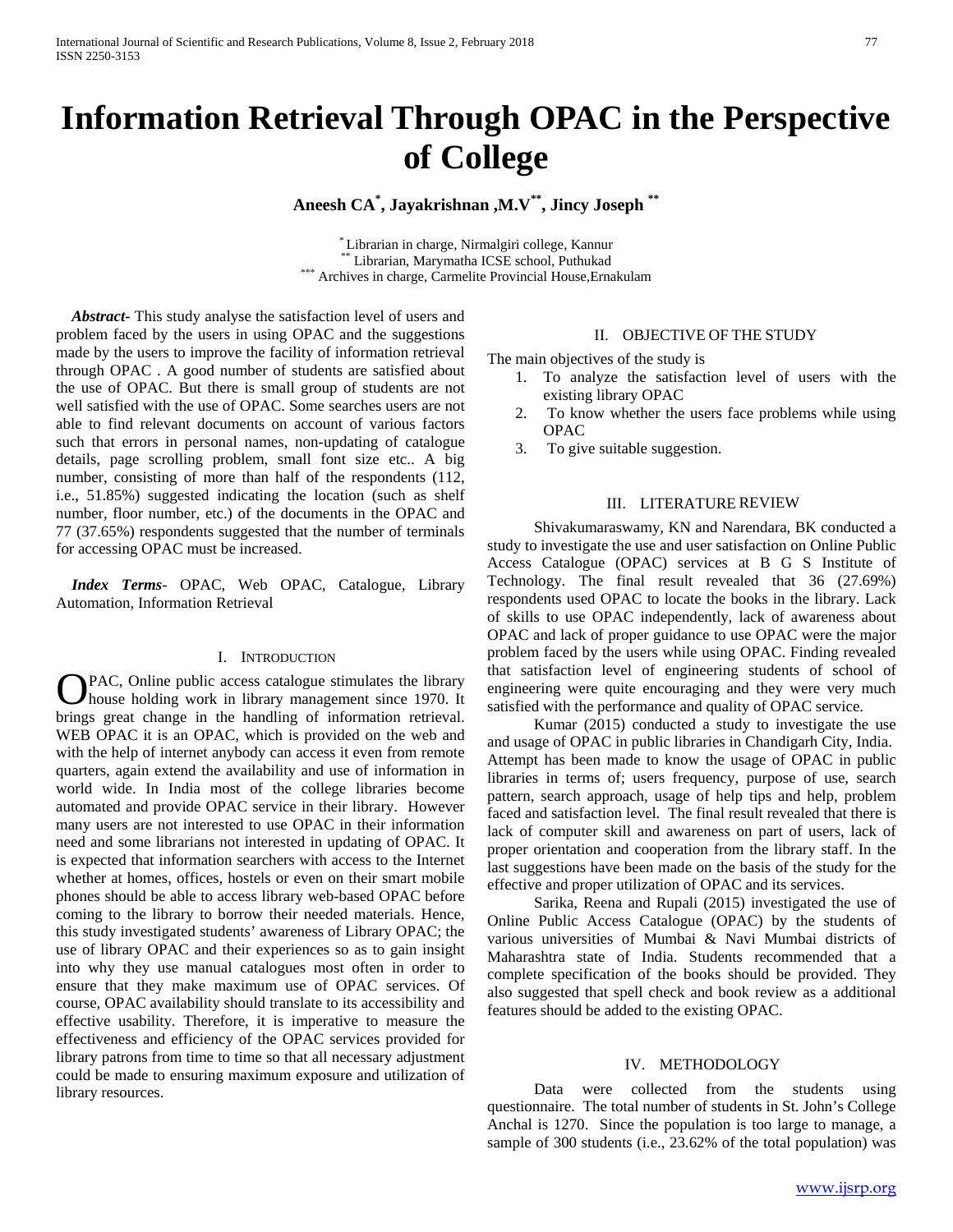taken for the study. The investigator spent two days in the college library and distributed questionnaires to the first 300 library visitors irrespective of department, year, gender, etc. Out of 300 questionnaires distributed among the students 262 were returned. Out of these filled questionnaires 46 were discarded due to the serious mistakes they contained such as marking both options for "Yes" or "No" questions, writing unnecessary comments which show that they have not taken this questionnaire seriously, etc. The questionnaires finally considered are 216 and it is 17.01% of the total population and 72% of the sample selected

## V. ANALYSIS

## **5.1 USER FRIENDLINESS OF THE OPAC/Web OPAC**

 Respondents were asked to indicate their feeling of the user friendliness of the OPAC/Web OPAC. The result is shown in Table 1

| SI.<br>No.   | <b>User Friendliness</b> | <sub>of</sub><br><b>Number</b><br><b>Respondents</b> |
|--------------|--------------------------|------------------------------------------------------|
|              | Very Easy                | 46<br>(21.3%)                                        |
| 2            | Easy                     | 126<br>(58.33%)                                      |
| 3            | <b>Difficult</b>         | 33<br>(15.28%)                                       |
| 4            | Very Difficult           | 11<br>$(5.09\%)$                                     |
| <b>Total</b> |                          | 216<br>$(100\%)$                                     |

## **Table 1: User Friendliness of the OPAC/Web OPAC**

 126, which is more than half (58.33%) of the respondents, opine that the OPAC is easy to use. The next biggest group of 46 respondents (21.3%) feels it very easy to use. 33 (15.28%) say that it is difficult to use the OPAC/Web OPAC. The smallest group consisting of 11 (5.09%) respondents finds it very difficult use.

## **5.2 TYPE OF SEARCH MADE USING OPAC/WEB OPAC**

 Libsoft SV 4.1 OPAC provides Simple and Boolean search options. In Libsoft Web OPAC Simple, Quick and Advanced search facilities are available. The following Table 2 summarizes the answers to the question regarding the type of search the respondents make using OPAC/Web OPAC.

| Table 2: Type of Search Made using OPAC/Web OPAC |  |  |  |  |
|--------------------------------------------------|--|--|--|--|
|                                                  |  |  |  |  |

| SI.<br>N <sub>0</sub> | <b>Type of Search</b> | of<br><b>Number</b><br><b>Respondents</b> |
|-----------------------|-----------------------|-------------------------------------------|
|                       | Simple                | 152<br>(70.37%)                           |
|                       | Boolean               | 63<br>(29.17%)                            |
|                       | Quick                 | $(0.46\%)$                                |

|              | Advanced |                  |
|--------------|----------|------------------|
| <b>Total</b> |          | 216<br>$(100\%)$ |

 Majority of the respondents (152, which is 70.37%) are satisfied with Simple search whereas 63 (29.17%) opt for Boolean Search. Only one among the respondents (0.46%) make quick search and no one among the respondents prefer advanced search.

## **5.3 Over all satisfaction regarding the use of the OPAC/WEB OPAC**

| Sl. No | <b>Level of Satisfaction</b> | of<br><b>Number</b><br><b>Respondents</b> |
|--------|------------------------------|-------------------------------------------|
|        | Very Satisfied               | 47<br>$(21.8\%)$                          |
|        | Somewhat Satisfied           | 118<br>$(54.6\%)$                         |
|        | Somewhat Unsatisfied         | 41<br>(19%)                               |
|        | Very Unsatisfied             | 10<br>$(4.63\%)$                          |
|        | Total                        | 216<br>100%                               |

 Most of the respondents are somewhat satisfied with the OPAC/Web OPAC provided by the College Library. Those who are fully satisfied with the OPAC/Web OPAC come in the second position with a number of 47 (21.8%) respondents. A group of 41 (19%) respondents is somewhat unsatisfied with the OPAC and a small group of 10 respondents (4.63%) are very unsatisfied with the OPAC.



**Figure 1: Doughnut Diagram Overall Satisfaction**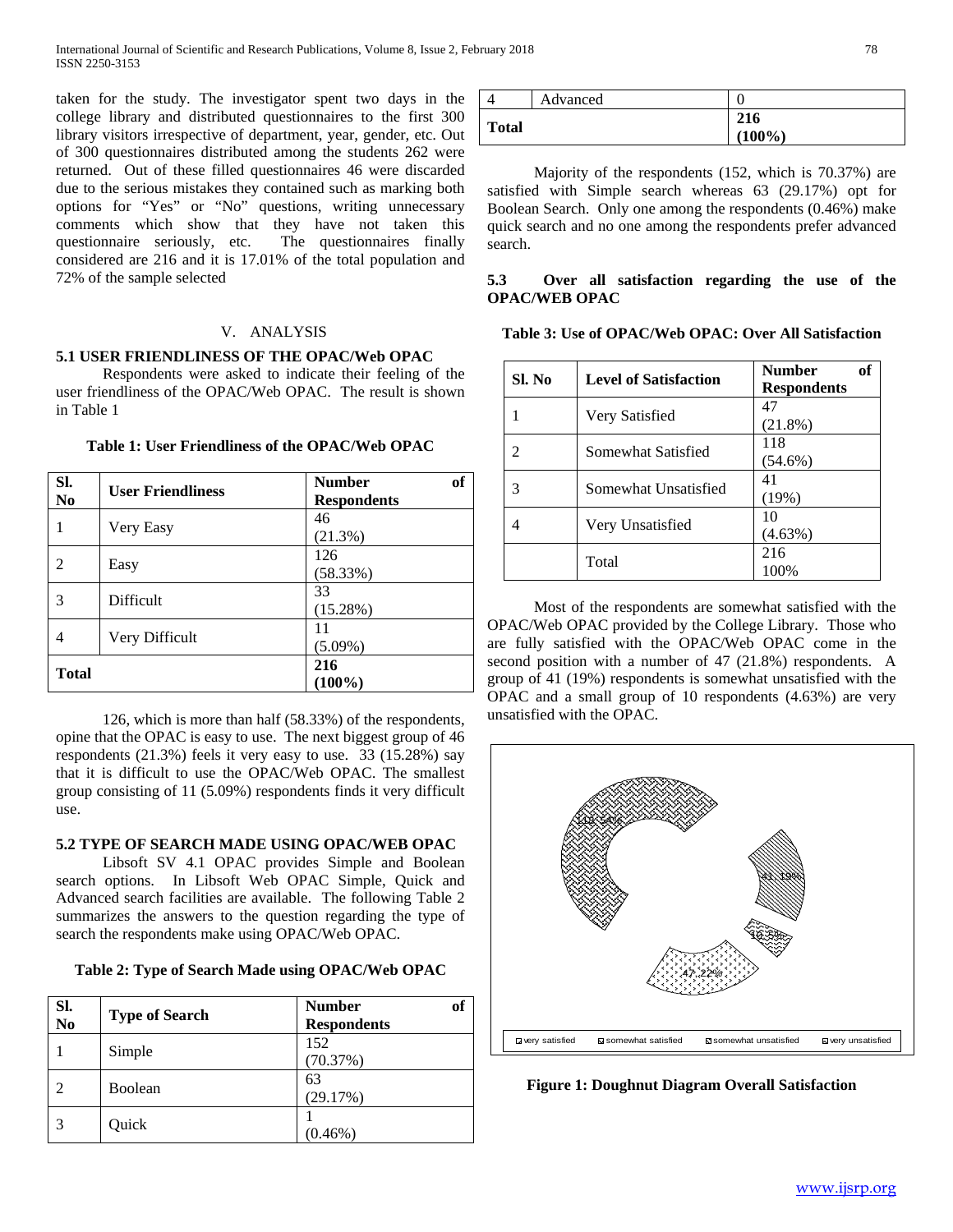## **5.4 MAIN PROBLEMS FACED DURING THE OPAC SEARCH**

 The main problems faced by the respondents during the OPAC/Web OPAC search is listed in Table 4 according to the order of priority.

| SI.<br>No       | <b>Problems Faced</b>                                                                                 | $\bf{I}$     | $\mathbf{I}$                 | III                          | IV                      | $\mathbf{V}$                 | <b>VI</b>        | <b>VII</b>       | <b>VIII-XIV</b>             |
|-----------------|-------------------------------------------------------------------------------------------------------|--------------|------------------------------|------------------------------|-------------------------|------------------------------|------------------|------------------|-----------------------------|
| $\mathbf{1}$    | Accessibility<br>Problem                                                                              | $\mathbf{0}$ | $\mathbf{0}$                 | 19<br>$(8.8\%)$              | 32<br>(14.82%           | 10<br>$(4.63\%)$             | 18<br>$(8.33\%)$ | 84<br>38.89%     | 53<br>$(24.54\%)$           |
| 2               | Language<br>Problem                                                                                   | $\Omega$     | 11<br>$(5.09\%)$             | $\overline{33}$<br>(15.28%   | 29<br>(13.43%           | $\Omega$                     | 49<br>22.69%     | 61<br>28.24%     | $\overline{33}$<br>(15.28%) |
| $\mathfrak{Z}$  | Difficulty<br>in<br>Preparing Search<br>Queries                                                       | 39<br>18.06% | 62<br>28.70%                 | 18<br>$(8.33\%)$             | 47<br>(21.76%           | 44<br>(20.38%                | 6<br>(2.28%)     | $\boldsymbol{0}$ | $\boldsymbol{0}$            |
| $\overline{4}$  | Scrolling<br>Page<br>Problem                                                                          | 44<br>20.37% | 28<br>12.96%                 | 38<br>17.59%                 | 29<br>13.43%            | $\overline{37}$<br>(17.13%   | 21<br>$(9.72\%)$ | 18<br>$(8.33\%)$ | $\mathbf{1}$<br>$(0.46\%)$  |
| 5               | <b>Small Font Size</b>                                                                                | 67<br>31.02% | 32<br>14.82%                 | 70<br>32.41%                 | 36<br>16.67%            | 11<br>$(5.09\%)$             | $\overline{0}$   | $\overline{0}$   | $\boldsymbol{0}$            |
| 6               | Delay in Getting<br>the Results                                                                       | $\Omega$     | 18<br>(8.33%)                | $\boldsymbol{0}$             | $\boldsymbol{0}$        | $\overline{0}$               | 16<br>$(7.41\%)$ | 25<br>11.57%     | 157<br>(72.69%)             |
| $\overline{7}$  | Links<br>Failure<br>Problem                                                                           | $\Omega$     | $\mathbf{0}$                 | $\mathbf{0}$                 | $\boldsymbol{0}$        | $\overline{2}$<br>$(0.93\%)$ | 1<br>$0.46%$ )   | 5<br>$(2.31\%)$  | 208<br>$(96.3\%)$           |
| $8\phantom{.0}$ | Errors in Personal<br><b>Names</b>                                                                    | 27<br>12.5%  | 36<br>16.67%                 | $\boldsymbol{0}$             | $\boldsymbol{0}$        | 45<br>20.83%                 | 34<br>15.74%     | 18<br>(8.33%)    | 56<br>(25.93%)              |
| 9               | No<br>records<br>Coincide with the<br>Search                                                          | $\Omega$     | 9<br>4.17%                   | $\tau$<br>3.24%              | 31<br>14.35%            | 16<br>$(7.41\%)$             | 9<br>(4.17%)     | $\boldsymbol{0}$ | 144<br>(66.67%)             |
| 10              | Lack of Practice<br>Using<br>the<br>in<br>Catalogue                                                   | $\theta$     | $\boldsymbol{0}$             | 12<br>5.56%                  | $\boldsymbol{0}$        | $\overline{0}$               | $\boldsymbol{0}$ | $\boldsymbol{0}$ | 204<br>$(94.44\%)$          |
| 11              | Catalogue is not<br>Up-to-date                                                                        | 6<br>2.78%   | 13<br>$(6.02\%)$             | 8<br>$(3.7\%)$               | $\overline{7}$<br>3.24% | $\mathbf{0}$                 | 21<br>$(9.72\%)$ | $\boldsymbol{0}$ | 161<br>(74.54%)             |
| 12              | Difficulty<br>in<br>Searching Books<br>with<br><b>Titles</b><br>in<br>Languages other<br>than English | 1<br>0.46%   | $\boldsymbol{0}$             | $\overline{2}$<br>$(0.93\%)$ | $\mathbf{0}$            | 8<br>$(3.70\%)$              | 14<br>$(6.48\%)$ | $\boldsymbol{0}$ | 191<br>(88.43%)             |
| 13              | Getting Irrelevant<br>Results                                                                         | 32<br>14.82% | $\overline{7}$<br>$(3.24\%)$ | $\mathbf{Q}$<br>$(4.17\%)$   | 5<br>(2.31%             | 43<br>19.91%                 | 27<br>$(12.5\%)$ | 5<br>$(2.31\%)$  | 88<br>(40.74%)              |
| 14              | Any Other (Please<br>Specify)                                                                         | $\Omega$     | $\overline{0}$               | $\mathbf{0}$                 | $\mathbf{0}$            | $\mathbf{0}$                 | $\overline{0}$   | $\boldsymbol{0}$ | $\boldsymbol{0}$            |

### **Table 4: Main Problems Faced During the OPAC/Web OPAC Search**

## **First Problem**

 Small Font Size (67, i.e., 31.02%), Page Scrolling Problem (44, i.e., 20.37%), Difficulty in Preparing Search Queries (39, i.e., 18.06%), Getting Irrelevant Results (32, i.e., 14.82%), Errors in Personal Names (27, i.e., 12.5%), Catalogue is not up-to-date (6, i.e., 2.78%) and Difficulty in Searching Books with Titles in Languages other than English (1, i.e., 0.46%) are shown as first problem by the respondents.

## **Second Problem**

 The following are seen as the second problem in the order of priority by the respondents: Difficulty in Preparing Search Queries (62, i.e., 28.70%), Errors in Personal Names (36, i.e., 16.67%), Small Font Size (32, i.e., 14.82%), Page Scrolling Problem (28, i.e., 12.96%), Delay in Getting Results (18, i.e., 8.33%), Catalogue is not up-to-date (13, i.e., 6.02%), Language Problem (11, i.e., 5.09%), No Records coincide with the Search (9, i.e., 4.17%), and Getting Irrelevant Results (32, i.e., 14.82%).

#### **Third Problem**

 Small Font size is felt as the third problem by 70  $((32.41\%)$  respondents. While 38 respondents  $((17.59\%)$  show Page Scrolling Problem as the third one, 33 (15.28%) see Language Problem as the third in the order of priority. Smaller groups of respondents feel Accessibility Problem (19, i.e., 8.8%), Difficulty in Preparing Search Queries (18, 8.33%), Lack of Practice in Using the Catalogue (12, i.e., 5.56%), Getting Irrelevant Results (9, i.e., 4.17%), Catalogue is not up-to-date (8,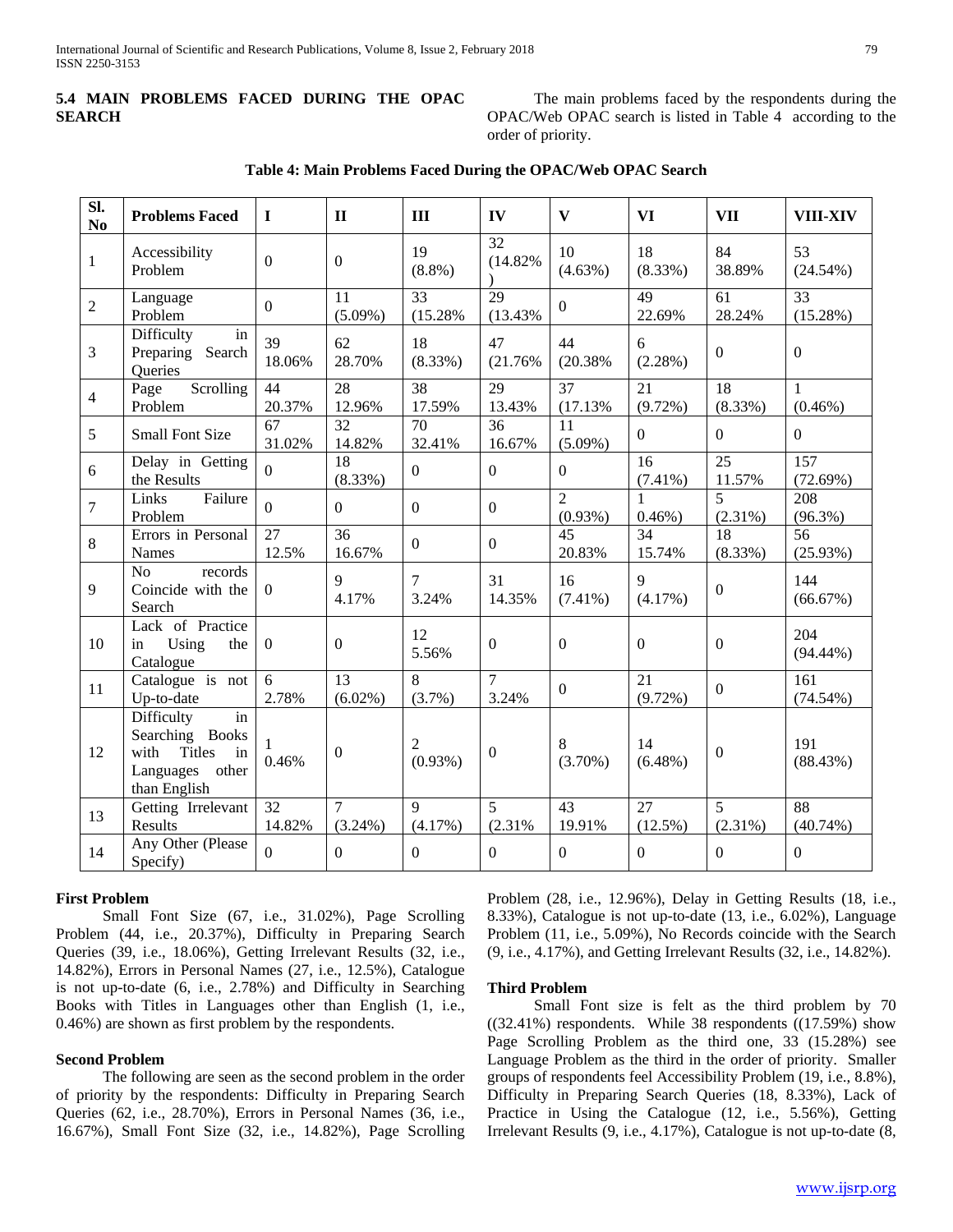i.e., 3.7%), No Records Coincide with the Search (7, i.e., 3.2%) and Difficulty in Searching Books with Titles in Languages other than English (2, i.e., 0.93%) as the third important problem.

## **Fourth Problem**

 For 47 (21.76%) respondents the fourth problem is the Difficulty in Preparing Search Queries. Small Font Size, Accessibility Problem and No Records Coincide with the Search are seen as the fourth problem by 36 (16.67%), 32 (14.82%) and 31 (14.35%) respondents respectively. Page Scrolling Problem and Language Problem are shown as the fourth problem by two groups of respondents consisting of 29 (13.43%) each members. Catalogue is not up-to-date and getting irrelevant results are shown as the fourth problem by small groups of respondents consisting of 7 (3.24%) and 5 (2.31%) members respectively.

## **Fifth Problem**

 Errors in Personal Names (45, i.e., 20.83%), Difficulty in Preparing Search Queries (44, i.e., 20.38%) and Getting Irrelevant Results (43, i.e., 19.91%) are seen as the third problem by more than half of the respondents. Page Scrolling Problem comes in the fifth position for another group of 37 (17.13%) respondents. No Records Coincide with the Search (16, i.e., 7.41%), Small Font Size (11, i.e., 5.09%), Accessibility Problem (10, i.e., 4.63%) Difficulty in Searching Books with Titles in Languages other than English (8, i.e., 3.7%) and Links Failure Problem (2, i.e., 0.93%) are also shown as fifth problem.

## **5.5 SUGESTIONS FOR IMPROVEMENT**

 Based on their experience with the OPAC/Web OPAC and the important problems faced by them during the OPAC search, respondents were asked to give suggestions for the improvement of the OPAC/Web OPAC. The suggestions given by them are summarized in the following Table 5

| S1.n           | Suggestions                                                                                                                                                                 | Number of Responses according to the Order of Priority |                          |                                |                        |                                |                                |                               |                           |                                   |
|----------------|-----------------------------------------------------------------------------------------------------------------------------------------------------------------------------|--------------------------------------------------------|--------------------------|--------------------------------|------------------------|--------------------------------|--------------------------------|-------------------------------|---------------------------|-----------------------------------|
| <b>O.</b>      |                                                                                                                                                                             |                                                        | $\mathbf{I}$             | III                            | IV                     | $\overline{\mathbf{V}}$        | VI                             | <b>VII</b>                    | <b>VIII</b>               | IX                                |
| $\mathbf{1}$   | Number<br>of<br>terminals<br>for<br>accessing<br>OPAC need to<br>be increased                                                                                               | 77<br>(37.6)<br>5%)                                    | 38<br>(17.59)<br>$%$ )   | 29<br>(13.43%<br>$\lambda$     | 33<br>(15.28)<br>$%$ ) | 39<br>$(18.06\%$<br>$\lambda$  | $\mathbf{0}$                   | $\boldsymbol{0}$              | $\boldsymbol{0}$          | $\boldsymbol{0}$                  |
| $\overline{2}$ | Provide<br>step<br>step<br>by<br>instruction on<br>the<br>screen<br>during search                                                                                           | $\Omega$                                               | 5<br>(2.31%<br>$\lambda$ | 18<br>(8.33%)                  | 35<br>(16.2)<br>$\%$ ) | 41<br>(18.98%<br>$\lambda$     | 38<br>(17.59%<br>$\mathcal{L}$ | 29<br>(13.43)<br>$%$ )        | 46<br>(21.3%<br>$\lambda$ | $\overline{4}$<br>(1.85)<br>$%$ ) |
| 3              | Proper<br>training<br>should<br>be<br>given by the<br>library staff to<br>the students                                                                                      | $\overline{2}$<br>(0.93)<br>$%$ )                      | $\boldsymbol{0}$         | 1<br>$(0.46\%)$                | $\mathbf{0}$           | $\boldsymbol{0}$               | 18<br>(8.33%)                  | 44<br>(20.37)<br>$%$ )        | 61<br>(28.24)<br>$%$ )    | 90<br>(41.67)<br>$%$ )            |
| $\overline{4}$ | Indicate<br>also<br>location<br>the<br>(such as shelf<br>no, floor no.<br>$etc.$ )<br>of<br>documents<br>in<br>the OPAC                                                     | 112<br>(51.8)<br>5%)                                   | 47<br>(21.76)<br>$%$ )   | 26<br>(12.04%<br>$\lambda$     | 19<br>$(8.8\%)$        | 8<br>$(3.7\%)$                 | $\overline{4}$<br>$(1.85\%)$   | $\boldsymbol{0}$              | $\overline{0}$            | $\mathbf{0}$                      |
| 5              | Provide<br>terminals<br>in<br>the stack room<br>and reference<br>library so that<br>the users can<br>refer to<br>the<br>catalogue<br>without going<br>out from the<br>stack | 21<br>(9.72)<br>$%$ )                                  | 85<br>(39.35)<br>$%$ )   | 37<br>(17.13%<br>$\mathcal{E}$ | 21<br>(9.72)<br>$%$ )  | 31<br>(14.35%<br>$\mathcal{E}$ | $8\,$<br>(3.7%)                | 13<br>(6.02%<br>$\mathcal{L}$ | $\mathbf{0}$              | $\mathbf{0}$                      |
| 6              | Assistance by<br>library<br>the                                                                                                                                             | $\overline{0}$                                         | 18<br>(8.33%             | 47<br>(21.76%                  | 89<br>(41.2)           | $\mathbf{0}$                   | 44<br>(20.37%                  | 16<br>(7.41%                  | 2<br>(0.93%               | $\boldsymbol{0}$                  |

#### **Table 5: Suggestions for Improvement**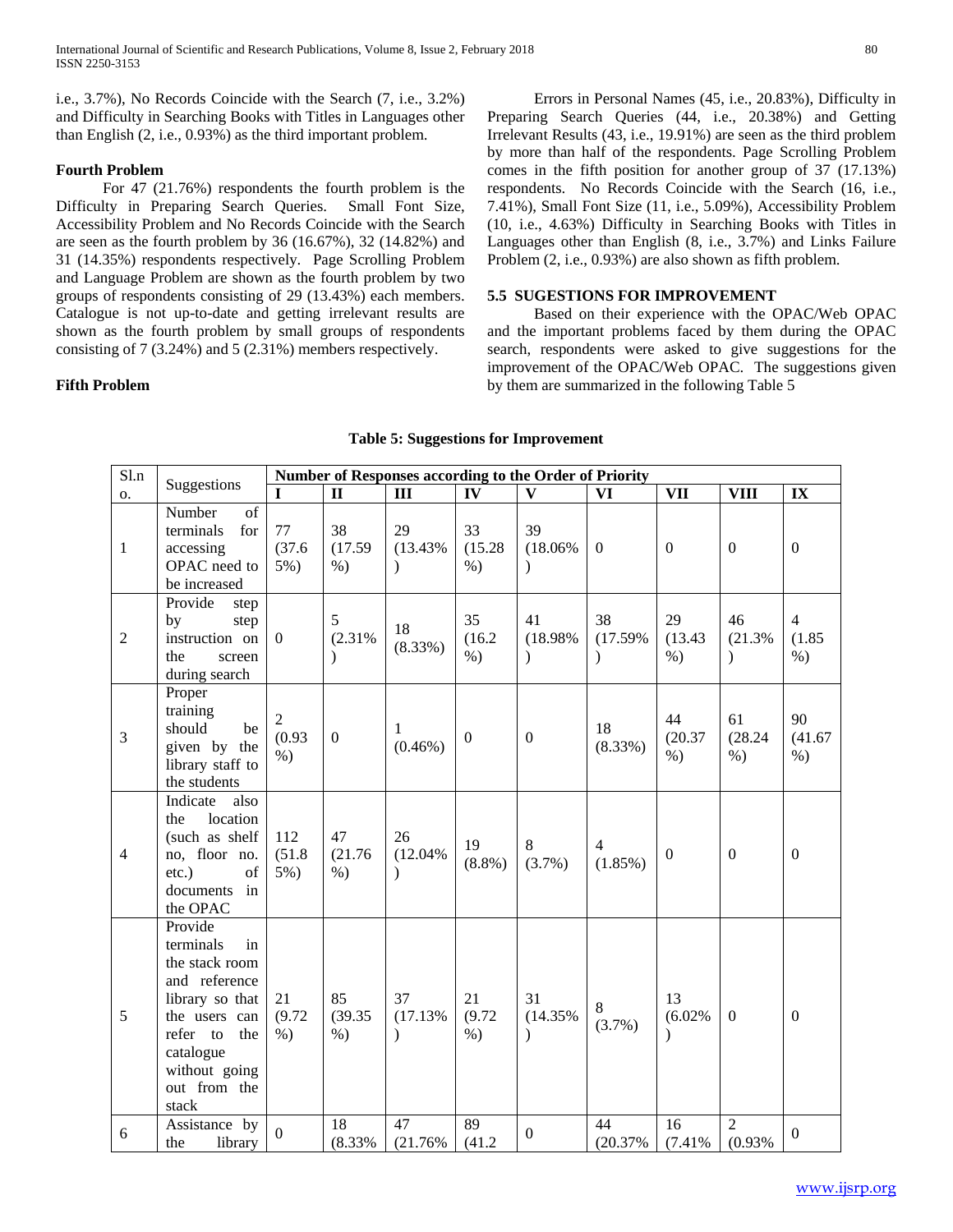|        | staff must be                                                           |                |              |                  | $%$ )           |                  |                  |                        |                        |                         |
|--------|-------------------------------------------------------------------------|----------------|--------------|------------------|-----------------|------------------|------------------|------------------------|------------------------|-------------------------|
|        | improved                                                                |                |              |                  |                 |                  |                  |                        |                        |                         |
| $\tau$ | Add<br>a<br>of<br>summary<br>the contents of                            | 4<br>(1.85)    | 9<br>(4.17%  | 28<br>$(12.96\%$ | $\theta$        | 18<br>(8.33%)    | 45<br>(20.83%    | 74<br>(34.26)          | 23<br>(10.65)          | 15<br>(6.94)            |
|        | documents in<br>the OPAC                                                | $\%$ )         |              |                  |                 |                  |                  | $%$ )                  | $\%$ )                 | $%$ )                   |
| 8      | Include<br>the<br>image of the<br>document<br>cover page in<br>the OPAC | $\theta$       | 14<br>(6.48% | 30<br>(13.89%    | 19<br>$(8.8\%)$ | 66<br>(30.56%    | 44<br>(20.37%    | 29<br>(13.43)<br>$%$ ) | 8<br>(3.7%)            | 6<br>(2.78)<br>$%$ )    |
| 9      | <b>OPAC</b><br>must<br>updated<br>be<br>timely                          | $\overline{0}$ | $\Omega$     | $\overline{0}$   | $\overline{0}$  | 13<br>$(6.02\%)$ | 15<br>$(6.94\%)$ | 11<br>(5.09%           | 76<br>(35.19)<br>$%$ ) | 101<br>(46.76)<br>$%$ ) |
| 10     | other<br>any<br>please specify                                          | $\Omega$       | $\Omega$     | $\theta$         | $\Omega$        | $\Omega$         | $\theta$         | $\Omega$               | $\theta$               | $\mathbf{0}$            |

## **First Suggestion**

 A big number, consisting of more than half of the respondents(112, i.e., 51.85%) suggested to indicate the location (such as shelf number, floor number, etc.) of the documents in the OPAC. Another group of 77 (37.65%) respondents suggested that the number of terminals for accessing OPAC must be increased. Small groups consisting of 21 (9.72%), 4 (1.85%) and 2 (0.93%) members suggested provide terminals in the stack room and reference library, add summary of the documents in the OPAC, and the need of proper training in the use of OPAC to students as the first in the order of priority.

## **Second Suggestion**

 Provide Terminals in stack room and reference library (85, i.e., 39.35%), indicate also the location such as shelf number, floor number, etc. of the documents in the OPAC (47, i.e., 21.76%) and the number of terminals for accessing OPAC need to be increased (38, i.e., 17.59%) are the important among the second suggestion. Groups consisting of more than ten members each suggested the improvement of the assistance by the library staff (18, i.e., 8.33%), include the image of the document cover page in the OPAC (14, i.e., 6.48%) at the second place. Add the summary of the documents in the OPAC and Provide step by step instruction on the screen during search were suggested by small groups of 9 (4.17%) and 5 (2.31%) each members respectively.

## **Third Suggestion**

 47 respondents (21.76%) suggested that the assistance by the library staff must be improved. Provide terminals in the stack room and reference section, include the image of the document cover page in the OPAC, number of terminals for accessing OPAC must be increased, add a summary of the contents of the document in the OPAC, indicate also the location such as shelf number, floor number etc., provide step-by-step instruction on the screen during search, and proper training should be given by the library staff are the other suggestions given as the third in the order of priority by 37(17.13%), 30 (13.89%), 29((13.43%), 28 (12.96%), 26 (12.04%), 18 (8.33%), and 1 (0.46%) respondents respectively.

#### **Fourth Suggestion**

 A big number of 89 respondents (41.2%) suggested the improvement of the assistance by the library staff as the fourth one. Provide step-by-step instruction on the screen during search (35, i.e., 16.2%) and number of terminals for accessing OPAC need to be increased are shown as the fourth suggestion by 35 (16.2%) and 33 (15.28%) respondents respectively. 21 among the respondents (9.72%) suggested to provide terminals in the stack and also in the reference section for accessing the OPAC. Two groups consisting of 19 (8.8%) each respondents suggested indicate the location of the documents in the OPAC and include the image of the document in the OPAC.

#### **Fifth Suggestion**

 Include the image of the cover page in the OPAC, provide step-by-step instruction on the screen during search, number of terminals for accessing OPAC need to be increased, provide terminals in the stack and in the reference section, add a summary of the documents in the OPAC, OPAC must be updated timely and indicate also the location of the documents such as shelf number, floor number etc. in the OPAC are the important suggestions given as the fifth in the order of priority by 66 (30.56%), 41 (18.98%), 39 (18.06%), 31 (14.35%), 18 (8.33%), 13 (6.02%) and 7 (3.75) respondents respectively.

## VI. FINDINGS

To sum up the major objectives of this research as follows

- A good number of students are satisfied about the use of OPAC But there is small group of students are not well satisfied with the use of OPAC.
- The main problem faced by the users while using OPAC are:
	- $\triangleright$  Accessibility problem
	- > Language problem
	- $\triangleright$  Difficulty in preparing search queries
	- $\triangleright$  Page scrolling problem
	- $\triangleright$  Small font size
	- $\triangleright$  Delay in Getting the Results